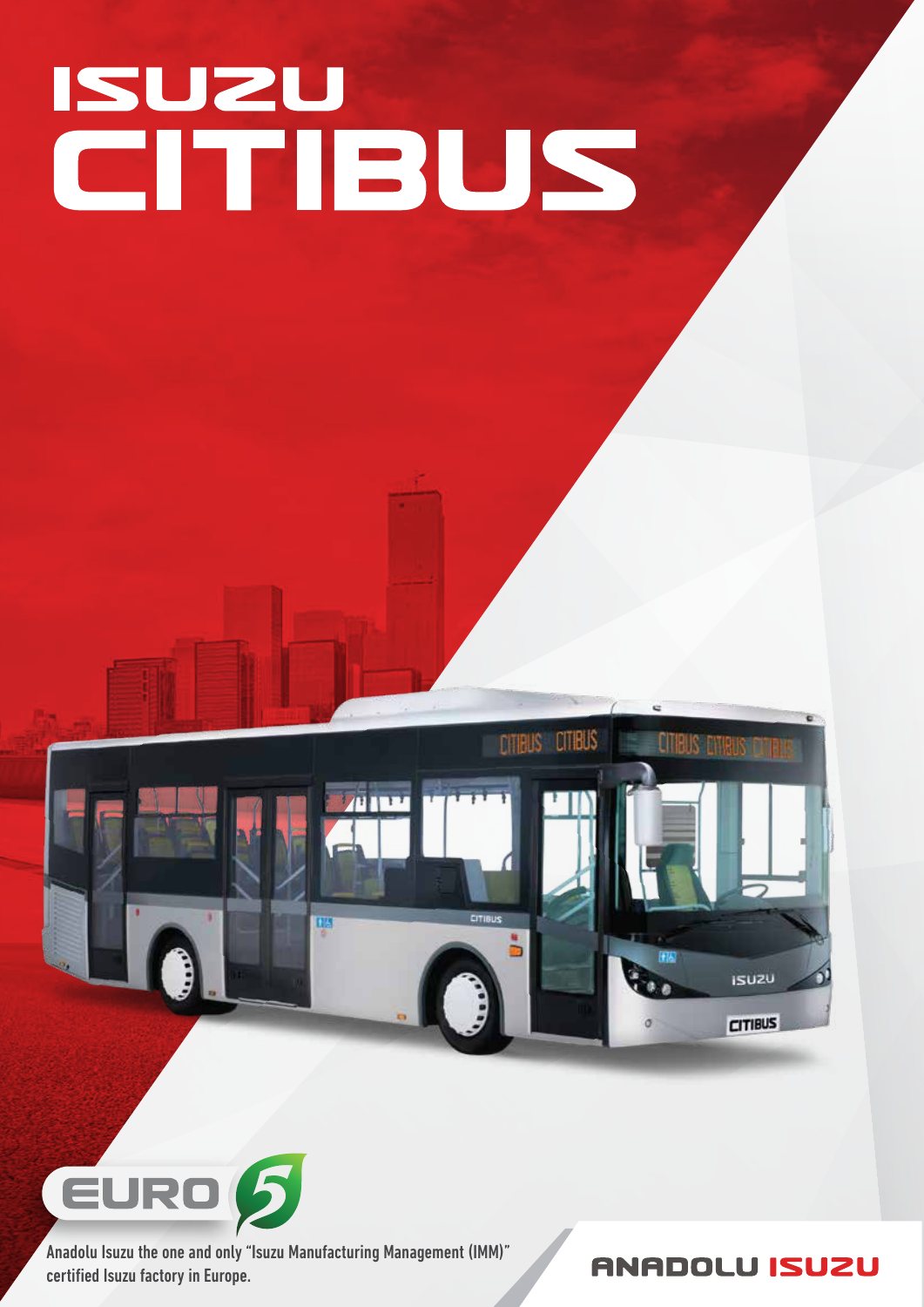# **ISUZU<br>CITIBUS**



Anadolu Isuzu's 9,5 meter public transportation bus is designed to meet the requirements of old metropolises with narrow streets and for those smaller municipialities which have to serve in several transit routes including urban areas with lower populations. Today, on the other hand, most of the larger municipialities have also begun to invest on smaller buses as an economical option for their regular transit routes.





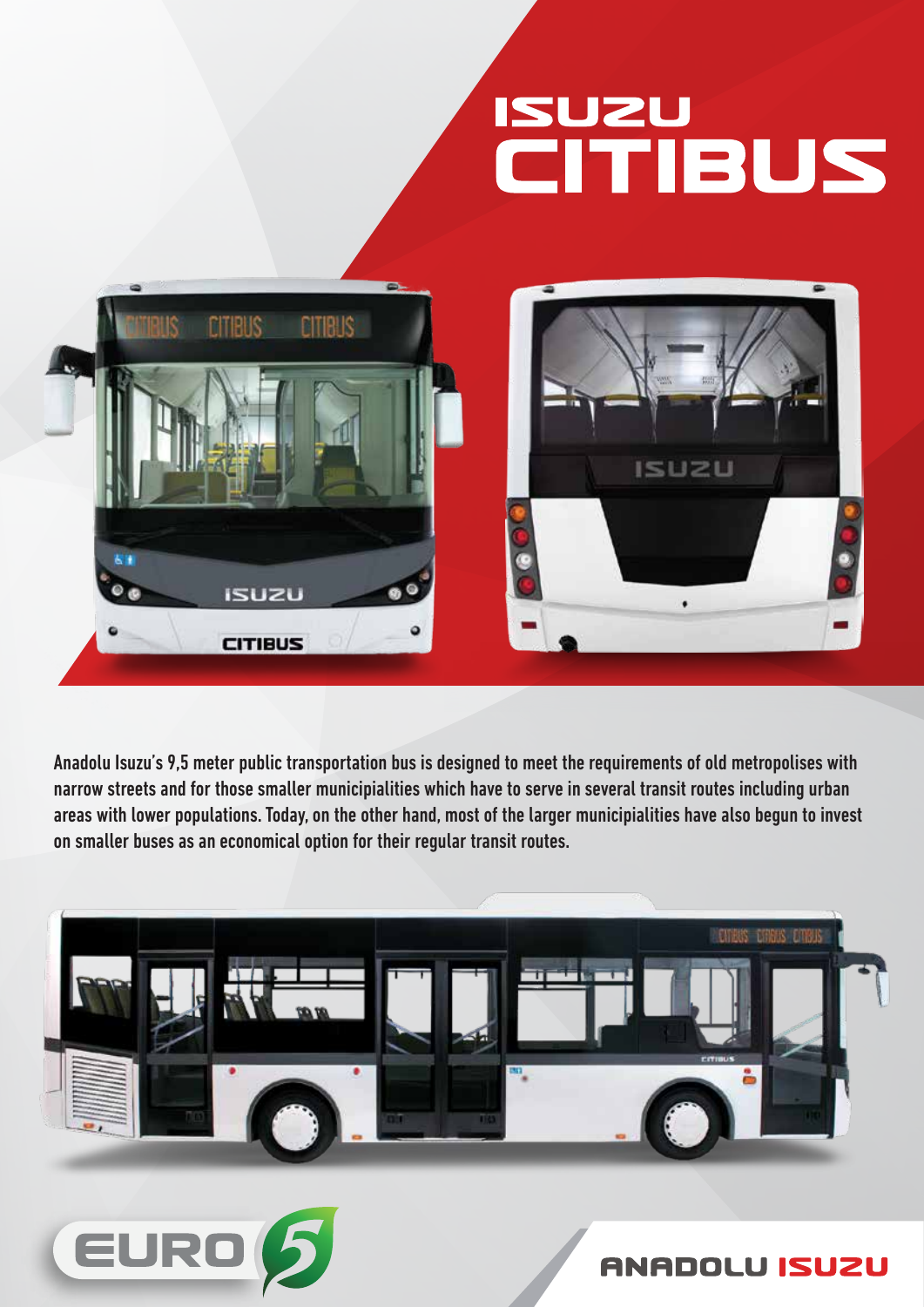## **ISUZU** CITIBUS

#### **TECHNICAL SPECIFICATIONS**

| <b>Dimensions (mm)</b>           |                                                                 |  |
|----------------------------------|-----------------------------------------------------------------|--|
| <b>Maximum Length</b>            | 9515                                                            |  |
| <b>Maximum Width</b>             | 2409                                                            |  |
| <b>Maximum Height</b>            | 3117 (with A/C unit)                                            |  |
| <b>Wheelbase</b>                 | 4435                                                            |  |
| <b>Front Overhang</b>            | 2135                                                            |  |
| <b>Rear Overhang</b>             | 2945                                                            |  |
| <b>Weights (kg)</b>              |                                                                 |  |
| <b>Gross Vehicle Weight</b>      | 14000                                                           |  |
| <b>Engine</b>                    |                                                                 |  |
| <b>Model</b>                     | ISUZU 4HK1E5S (Euro 5-EEV)                                      |  |
| <b>Type</b>                      | Commonrail Turbo Diesel Intercooler                             |  |
| <b>Cylinders</b>                 | 4                                                               |  |
| <b>Displacement (cc)</b>         | 5193                                                            |  |
| <b>Maximum Power (PS/rpm)</b>    | 204/2600                                                        |  |
| Maximum Torque (Nm/rpm (Kgm/rpm) | 637 /1600-2600 (64,9 / 1600-2600)                               |  |
| <b>Transmission</b>              |                                                                 |  |
| <b>Model</b>                     | ISUZU MZW-6F Manual (S), ALLISON 2100 Automatic (Opt)           |  |
| <b>Number of Gears, Type</b>     | 6 Forward, 1 Reverse, Overdrive (S), 5 Forward, 1 Reverse (Opt) |  |
| <b>Steering System</b>           |                                                                 |  |
|                                  | Hydraulic, Tilt and Telescopic                                  |  |
| <b>Tyres</b>                     |                                                                 |  |
|                                  | 265/70 R19,5                                                    |  |
| <b>Suspensions</b>               |                                                                 |  |
| <b>Front</b>                     | Air Suspension - 2 Air Bellows Independent Suspension           |  |
| Rear                             | Air Suspension - 4 Air Bellows                                  |  |
| <b>Brake System</b>              |                                                                 |  |
| <b>Front / Rear</b>              | Disc / Disc                                                     |  |
| <b>System</b>                    | Full Air Brake System with ABS, Dual Circuit, Auto-adjusted     |  |
| <b>Parking Brake</b>             | Air Actuated, Operating on Rear Axle                            |  |
| <b>Auxiliary Brake</b>           | Exhaust Brake (S), Voith Retarder (Opt), Bus Stop Brake (Opt)   |  |
| <b>Fuel Tank</b>                 |                                                                 |  |
| <b>Fuel Tank Capacity (It)</b>   | 215                                                             |  |
| <b>Electrical System</b>         |                                                                 |  |
| <b>Battery</b>                   | 24V (2X12V)-125 Ah                                              |  |
| <b>Passenger Capacity</b>        |                                                                 |  |
| <b>3 Door Version</b>            | 17 Seated + 57 Standing                                         |  |
|                                  | 17 Seated + 30 Standing + 1 Wheelchair                          |  |
|                                  | 25 Seated + 44 Standing                                         |  |
|                                  | 25 Seated + 36 Standing + 1 Wheelchair                          |  |
| <b>2 Door Version</b>            | 18 Seated + 58 Standing                                         |  |
|                                  | 18 Seated + 51 Standing + 1 Wheelchair                          |  |
|                                  | 27 Seated + 44 Standing                                         |  |
|                                  | 27 Seated + 37 Standing + 1 Wheelchair                          |  |
| <b>Folding Seats</b>             | 2 Seats (Opt)                                                   |  |
|                                  |                                                                 |  |

Isuzu engine in Citibus produces 204 PS and the bus has Isuzu manual transmission, also optional Allison 2100 automatic transmission. Spacious interior layout, kneeling system and an easy-to-use wheelchair ramp enhance the accessibility of the vehicle and allows a barrier-free journey for all passengers. EBS, ABS, ASR, integrated retarder, hill holder, independent air suspension and integrated CCTV system allow a safe ride for the driver and the passengers in intense city traffic.









EURO

#### **ANADOLU ISUZU**